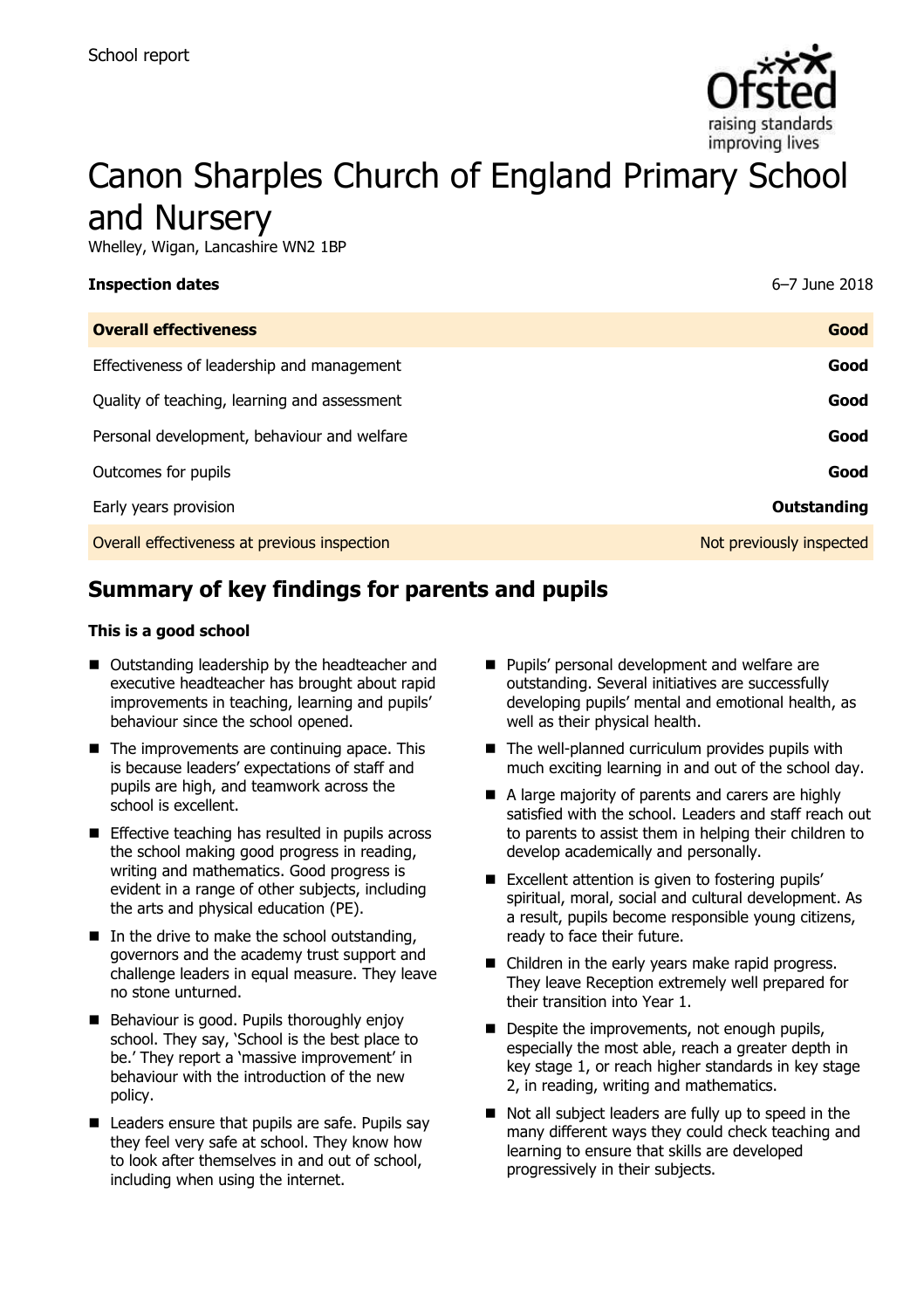

# **Full report**

### **What does the school need to do to improve further?**

- Increase the proportion of pupils, especially the most able, who reach the higher standards in reading, writing and mathematics by:
	- eliminating the remaining inconsistencies in the teaching of reading in key stage 2 in order to encourage a love of reading and a greater understanding of what is being read
	- presenting pupils with more opportunities to produce longer pieces of writing and, particularly in key stage 1, ensuring that writing is not limited by unsuitable worksheets
	- throughout the school, extending pupils' mathematical thinking and reasoning skills by moving them more quickly on to problem-solving activities.
- Embed the role of leaders of the subjects in the wider curriculum to develop their skills of checking teaching and learning to ensure that pupils develop skills progressively in their subjects.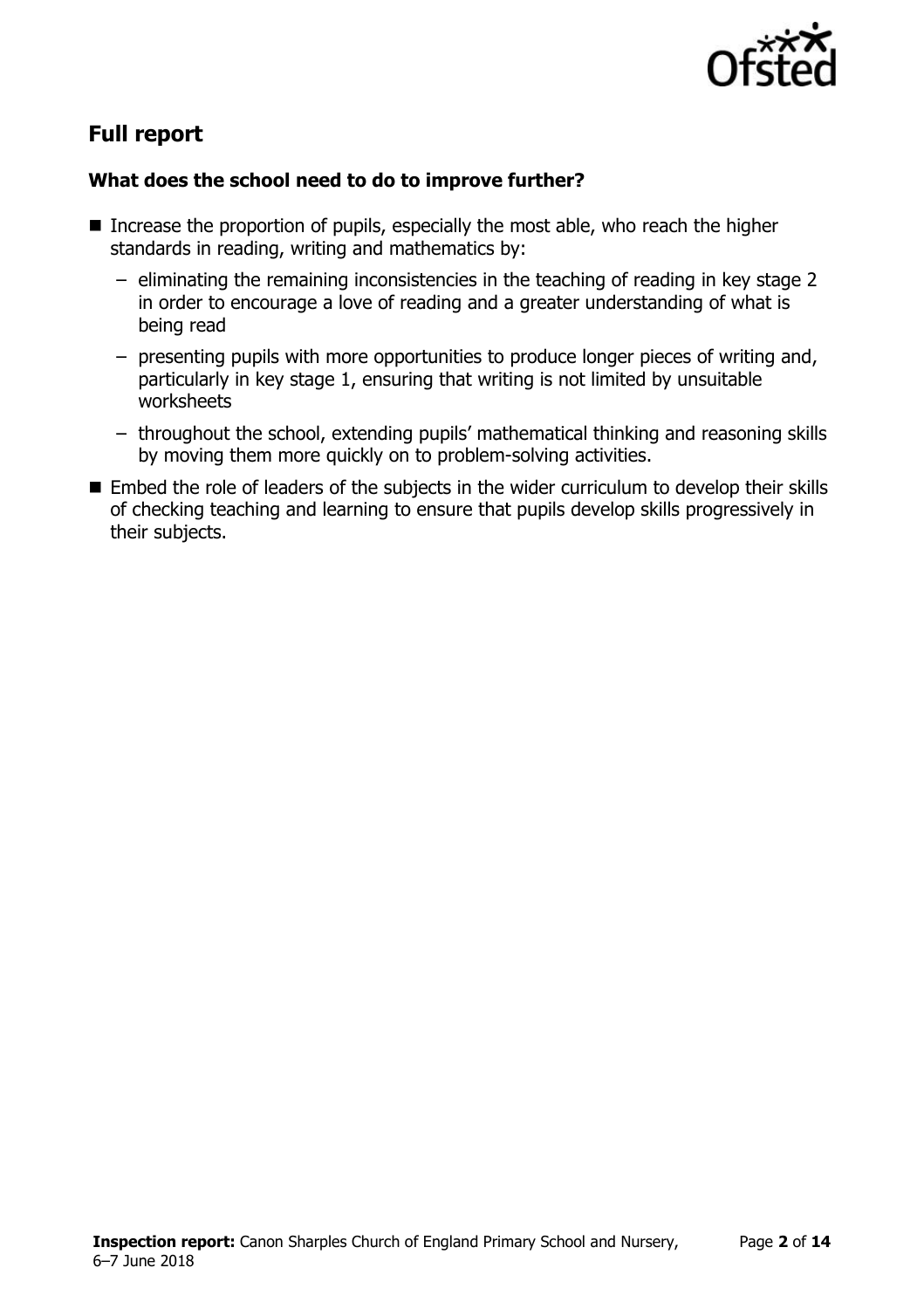

# **Inspection judgements**

#### **Effectiveness of leadership and management Good**

- Outstanding leadership by the headteacher and executive headteacher has greatly improved teaching, learning and pupils' behaviour since the school became an academy. These leaders have created an atmosphere in which staff have clear and accurate direction for their work and are enabled to rise to the high expectations their leaders have of them. Current improvements in teaching and learning bear testament to the impact of their work.
- Other leaders share the headteacher's commitment to improving standards throughout the school. Although they are not equally skilled in managing their subjects, they are instrumental in bringing about and sustaining improvement. Senior leaders ensure that staff have effective training and guaranteed development time to plan good-quality teaching and learning in different subjects.
- Senior leaders are meticulous in checking teaching and learning and staff readily act on advice and guidance given. English and mathematics leaders have a direct influence on what goes on in classrooms. Where relevant, they model different approaches for teachers to help them to help their pupils learn faster.
- Beyond English and mathematics, subject leaders check the work in pupils' books against what staff have shown in the tracking system to ensure that the curriculum is covered. They have not had the same opportunities as English and mathematics leaders to influence learning directly by gaining a detailed overview of teaching and learning over time. A training programme has been started to help all subject leaders lead their subjects even better.
- The systems for checking teaching and learning link closely to the targets set for staff as part of the management of their performance. There are also clear links between these targets, the school's accurate self-evaluation and the well-considered priorities in the school development plan. As a result, there is a consistency of approach to school improvement that has led to strong teaching and greater progress for the pupils.
- Staff are ambitious for the pupils. They are particularly vigilant in ensuring pupils' health, safety and well-being so that pupils can achieve as well as they can, personally and academically. In the vast majority of cases, they mirror the high expectations their leaders have of them as they set work for their pupils. As a result, pupils are making faster progress and standards are continuing to rise in English and mathematics.
- Strong teamwork within the school, and between the staff at the two schools in the trust, has resulted in a consistent approach to all aspects of the school's work. Leaders make excellent use of these links. They also have close links with the local authority and a local consortium of schools to aid and sustain improvement. All of this has led to improved accuracy in assessment, resulting in gaps in learning being picked up and addressed more quickly than in the past.
- The leadership of the provision for pupils who have special educational needs (SEN) and/or disabilities is excellent. Funding is used effectively to enhance the pupils' learning. Staff teaching these pupils are managed well and all support programmes are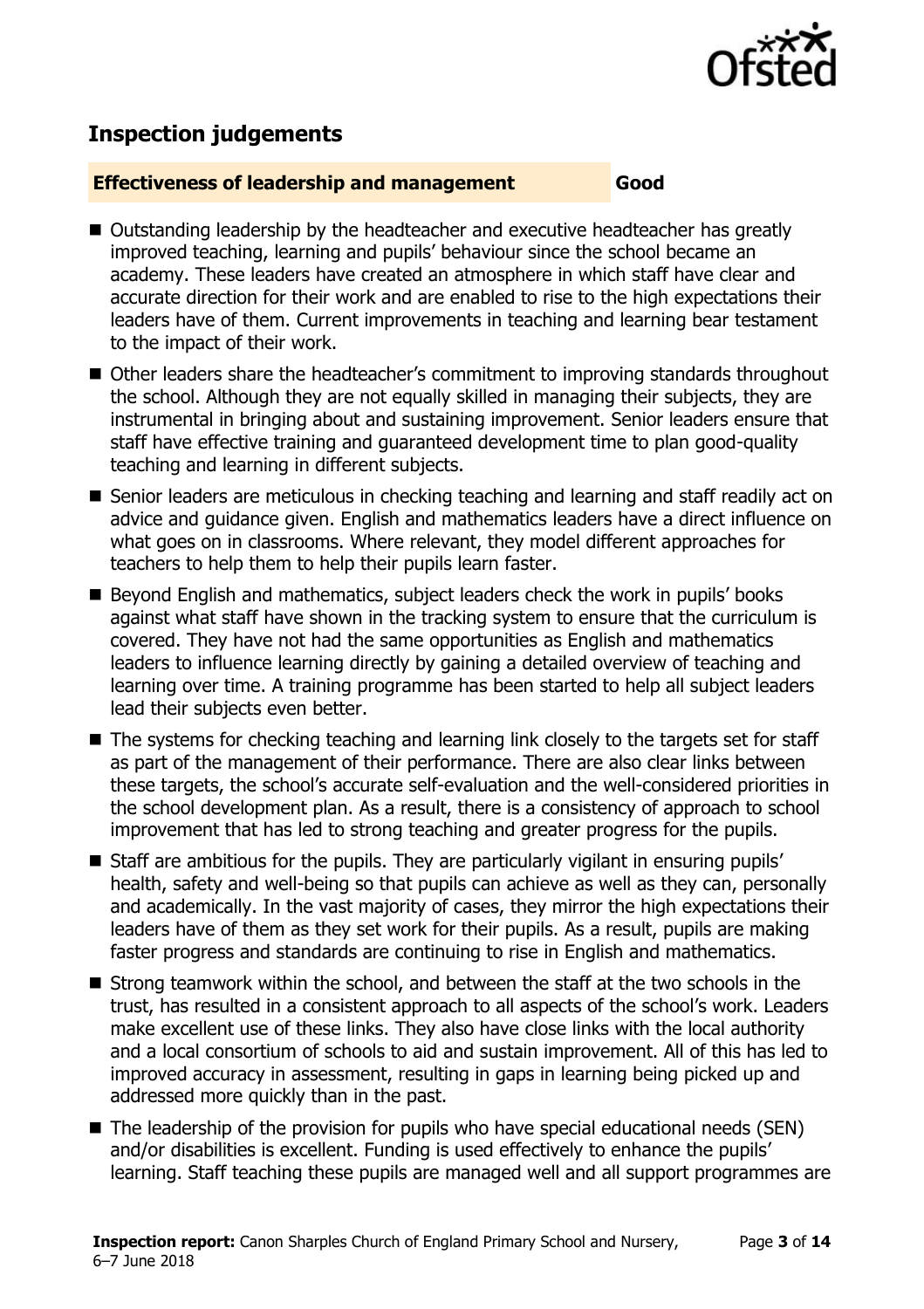

regularly checked to make sure that they are effective. As a result, these pupils make good progress.

- **Pupil premium funding is used effectively to diminish the differences between the** eligible pupils and other pupils nationally. While there are still some variations in different year groups, leaders are vigilant in ensuring that the funding is used wisely for its intended purpose.
- The curriculum gives pupils many opportunities to learn a wide range of skills and knowledge in different subjects. It is currently under review to tailor it even more precisely to the needs of the pupils, including the most able, in each school. Leaders are not complacent. Rather, they are continually looking for even more ways to improve in order to ensure that all pupils make faster progress in all subjects.
- Each year group has access to specialist teaching, for example in music, art and PE, at designated times in the year, thus enhancing learning in those subjects. High-quality artwork demonstrates the effect of the specialist teaching, which is built upon back in class. In addition, pupils relish the opportunities they have to be involved in the choir, learn a musical instrument and discover and use different techniques in art.
- The sports premium funding is used to good effect. Staff encourage greater numbers of pupils to participate in different activities and challenge themselves to do better. Pupils thoroughly enjoy the wide range of sporting activities available to them in and beyond the school day.
- The leadership of spiritual, moral, social and cultural development is very strong. British values are part and parcel of everything the school does. As a result, pupils know about different religions and the vast majority show respect for all people, regardless of differences. Leaders do not tolerate disrespect for anyone.

#### **Governance of the school**

- The trust and the governors are passionate and ambitious for the school. They know the strengths of the school and what it needs to do to improve further. They have full confidence in the leadership team to drive further improvements.
- Governors receive a wealth of information from school leaders and staff. They question the effectiveness of any actions leaders take and check for themselves that they are working. They also provide high levels of support for the school leadership.
- The trust oversees the work of the governing body well. Terms of reference are clear and members are fully aware of their different roles. They all work together to ensure that the additional funding the school receives for different groups of pupils is used wisely to help the pupils make more rapid progress.
- Trustees and governors use their different areas of expertise well to ensure that the school continues to improve. They fine-tune their skills by attending training and keeping it up to date.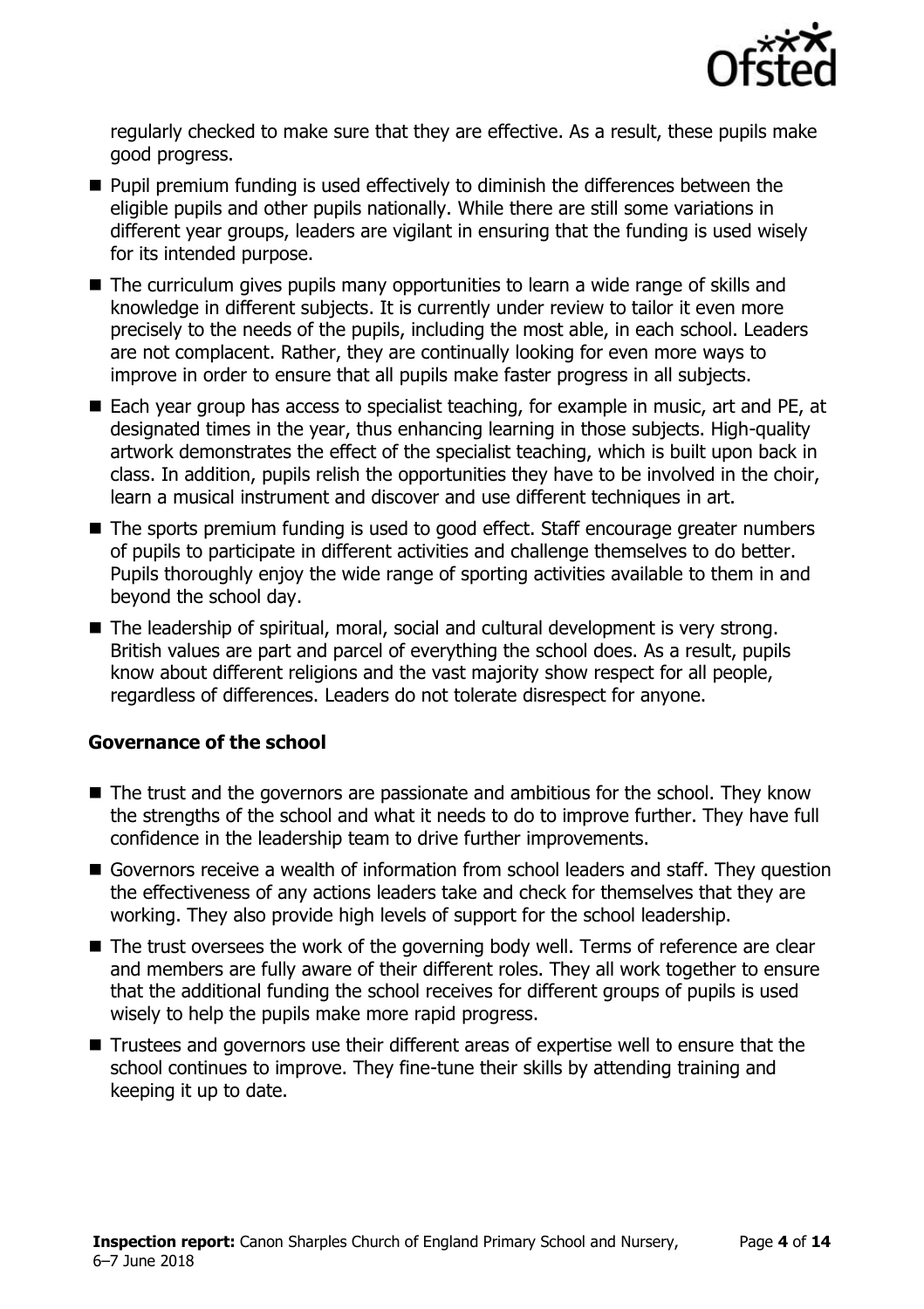

### **Safeguarding**

- The arrangements for safeguarding are effective.
- Safeguarding procedures are strong and they are monitored well by senior leaders, governors and trustees.
- Staff are quick to identify families needing support. They know how to report any concerns and to whom. Staff are well trained and all training is updated regularly. All staff are aware of their responsibilities in making sure that pupils are safe.
- Safeguarding documentation, including all records and files, is comprehensive and clear. Statutory checks are carried out on staff, governors, trustees, volunteers and visitors. The checks are thorough and up to date.
- The designated leads have in-depth knowledge of individual pupils and their families. They work hard to support pupils whose circumstances might make them vulnerable. They develop close links with families and, where they can, they get them timely and appropriate help in school or through the relevant external agencies.

#### **Quality of teaching, learning and assessment Good**

- Excellent relationships between staff and pupils underpin the successful learning now evident in this school. Teachers have high expectations of pupils' behaviour. Pupils respond well, demonstrating excellent attitudes to learning in almost all classes.
- Teachers use their good subject knowledge well to organise and manage pupils' learning. They provide valuable feedback to pupils about their work to help pupils improve. Pupils respond well to the guidance they are given.
- All staff encourage pupils to adopt a can-do attitude and perseverance as they work. This is building in the pupils the resilience they need to succeed in their learning.
- Teachers quickly reshape learning in lessons to help different groups of pupils make better progress. In most classes, they make good use of the assessments they make of pupils' learning to determine work and progress in subsequent weeks. They also identify, often with the pupils, the skills and facts to be revisited in subsequent lessons.
- Effective questioning deepens pupils' understanding and helps pupils increase their ability to think for themselves. When pupils are encouraged to explain their answers, they mostly do so well.
- Teaching assistants make a valuable contribution to pupils' learning. Working with individuals or small groups, they help pupils catch up on gaps in knowledge and understanding. Occasionally, they do not use resources well enough to help pupils be fully involved. Consequently, learning becomes dull and some pupils switch off.
- **IMPROMERGER** In the teaching of phonics have led to a steady increase in the proportion of pupils in Year 1 reaching the expected standard in the phonics screening check, often from low starting points.
- Reading is taught effectively. Staff model reading well, successfully encouraging pupils to read with fluency and expression, and to understand what they read. Very occasionally, however, staff do not ensure that pupils who are in key stage 2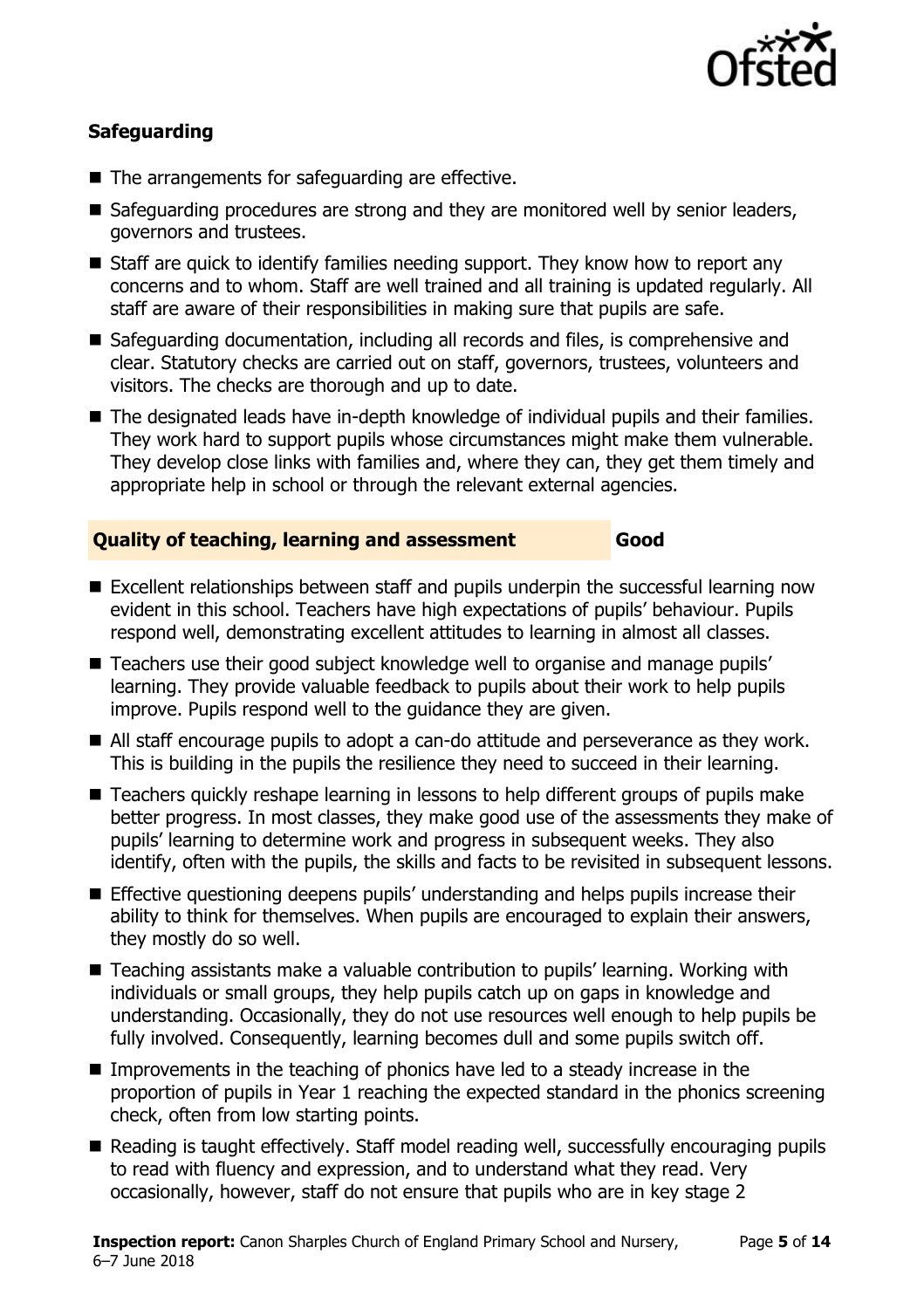

understand new vocabulary or what they read. This hinders learning.

- Teachers are mostly very adept at encouraging pupils' speaking skills. They model good use of language and encourage pupils to discuss their learning and learn from each other. As a result, pupils are growing in confidence and becoming more adept at finding ways to improve their own learning.
- Writing is also taught well. Teachers help pupils to build up their skills, for example in sequencing events in a story to build and release tension and grab the reader's attention. Sometimes, especially in key stage 1, the use of worksheets that require only short answers, or have limited space for pupils to write, prevents pupils writing at length or in greater depth.
- Staff have begun to focus more precisely on teaching pupils to think and reason for themselves and use their mathematical learning to solve different sorts of mathematical problems. Nevertheless, these skills are not built securely into mathematical learning in all classes. Therefore, learning is limited for some pupils, especially the most able.
- $\blacksquare$  The high-quality artwork on display throughout the school shows that staff, often alongside real-life artists, are skilled at teaching the skills and techniques associated with different art forms.
- Despite the rapid improvement, some weaknesses remain, albeit in a small number of cases. This is because the work set, particularly for the most able, does not consistently provide enough challenge to enable pupils to exceed expectations at key stage 1 or reach greater depth at key stage 2. The school knows this and has begun to tackle the issue.

#### **Personal development, behaviour and welfare Good**

#### **Personal development and welfare**

- The school's work to promote pupils' personal development and welfare is outstanding.
- Throughout the school, pupils are proud of their work and want to share their success with others. Leaders and staff build in them the confidence, resilience and perseverance they need to succeed.
- In discussion, pupils talked enthusiastically about the lessons aimed specifically at helping them to develop these qualities. They reminded each other never to say 'can't do' without adding 'yet'. These positive attitudes contribute greatly to their muchimproved learning.
- Staff prepare pupils exceptionally well for each new stage in their learning, year on year, across key stages and on to high school. Close ties with the high schools ensure that transition to that stage is made as easy as possible for all pupils, including those who have SEN and/or disabilities.
- Meetings with pupils were overwhelmingly positive in every respect. Pupils are adamant that bullying occurs only very rarely now, although there was much more in the past. They are confident that any type of harassment or discriminatory behaviour would not be tolerated. Pupils say it would be dealt with and sorted straight away.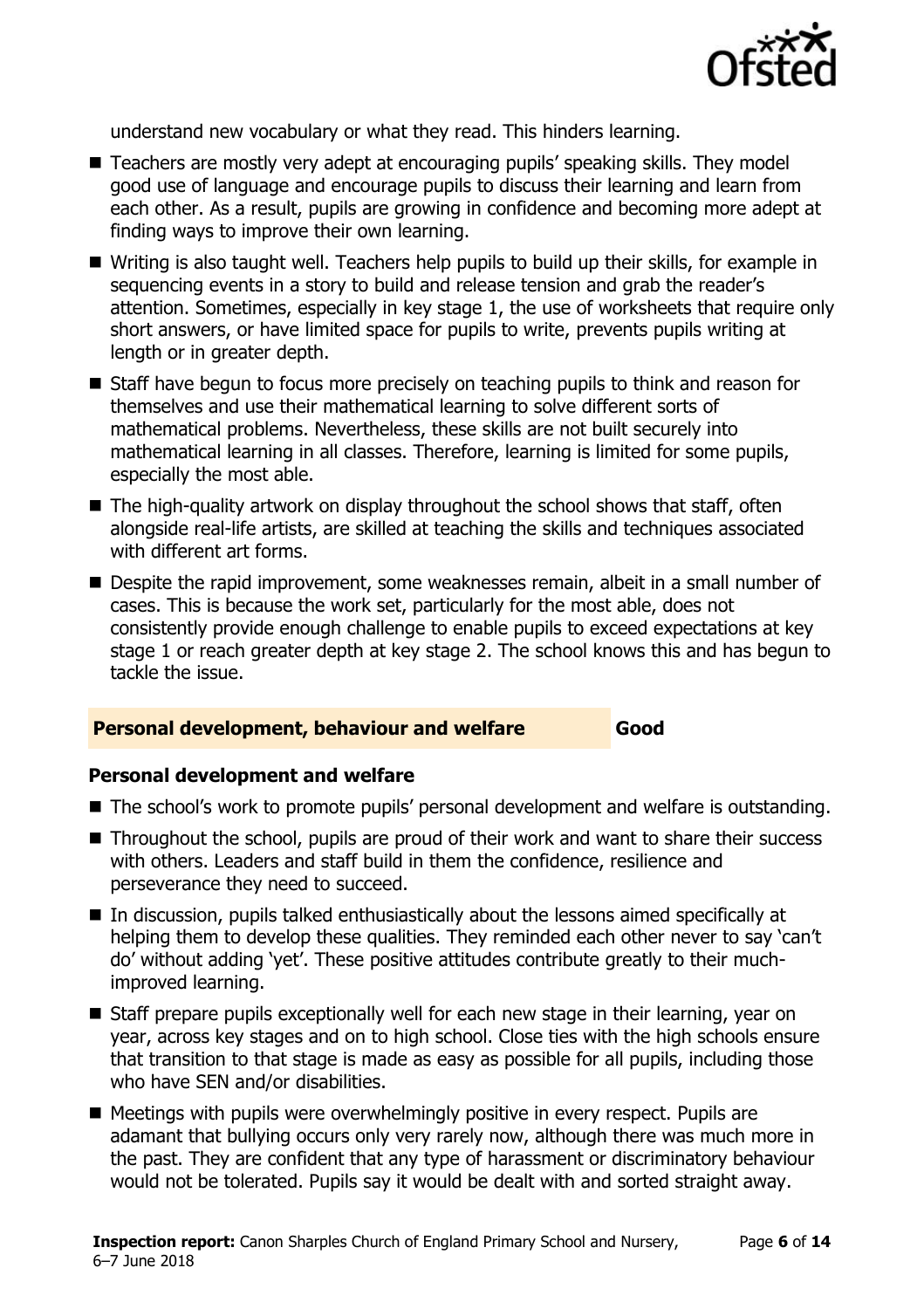

They know what to do should they experience or hear of any type of bullying.

- Relationships across the school are strong and caring. Pupils have high levels of confidence in staff. They say teachers always look out for them and that they can ask their teachers for help with any problem, be it in or out of school. Pupils told inspectors how safe they feel in school and that school is 'the best place in the world'.
- $\blacksquare$  Much is in place to help pupils understand how to keep themselves safe, including when using the internet. Pupils were eager to talk about the various things they learn, for example fire safety, stranger danger, crossing the road and how important it is to keep oneself safe.
- Staff instil in the pupils the importance of making a positive contribution to society. Through the work of the school council, their roles as monitors, buddies and minibuddies and many other opportunities to take on responsibilities, they learn skills and habits that will serve them well in later life.
- Leaders have introduced several initiatives, such as 'heartsmart' and a 'happy for life' scheme, that are contributing successfully to pupils' social, emotional and mental health and well-being. These aspects are given a high priority to help ensure that pupils are well prepared for life beyond school and in the wider world.
- **Pupils also talked enthusiastically about the careers week. They recognise that seeing** the different types of jobs that people do helps them to think more widely about the type of job to which they might aspire. They stated confidently that 'we can do it if we work hard'.
- The well-attended breakfast club gives those who attend it a calm and orderly start to their day.

#### **Behaviour**

- The behaviour of pupils is good.
- **Following the lead from the staff, pupils have high expectations of their own and** others' behaviour. They very much appreciate the new hierarchical systems of rewards and sanctions. Pupils describe them as very fair and much needed, given the incidents of poor behaviour in the past.
- **Pupils are very keen to behave sensibly. This is because they would miss the much**valued rewards they receive for behaving well if they did not do so. They accept that actions have consequences they would rather not have to deal with. They have a strong sense of fairness and equality.
- In all but a very small number of cases, pupils demonstrate high levels of respect for adults and each other. They regularly help each other in lessons and are polite and well mannered when speaking to staff and visitors.
- **Pupils want to do well and, in the vast majority of lessons, their behaviour is excellent.** Occasionally, usually when their work is not well planned, there is some low-level disruption that detracts from their progress.
- To help pupils who find difficulty managing their own behaviour, leaders introduced an initiative to develop good behaviour and attitudes. This is working well with a class that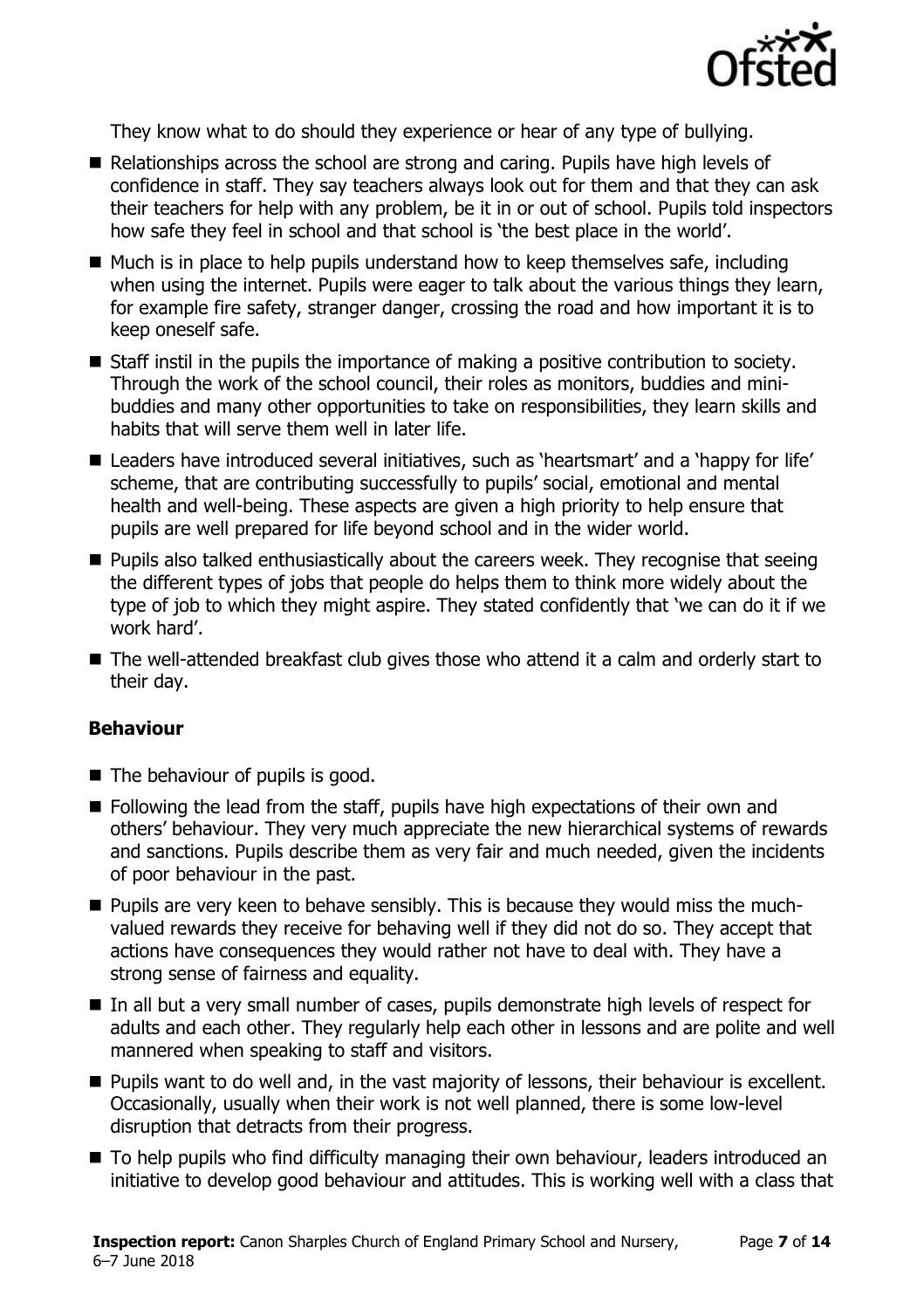

had several such pupils and is about to be rolled out to another year group that would benefit from the approach.

- Attendance is in line with the national average. Leaders and staff work closely with families to encourage good attendance and punctuality. With the high levels of mobility, the rate of attendance is sometimes compromised by the school having to keep pupils on roll until it knows they are registered at their new school.
- Records show that the number of exclusions has decreased, as has the number of incidents of poor behaviour, in the past two years. The school liaises closely with other providers who help pupils with their learning and behaviour.

#### **Outcomes for pupils Good**

- **Pupils currently in the school are making good progress in key stages 1 and 2. Pupils'** books and assessment information provided by leaders show that most work is now at the standard expected for pupils' ages. In addition, more pupils are now reaching the higher standards in reading, writing and mathematics than in the past. There remains some inconsistency in the rate of progress that the most able pupils make because they do not get hard enough work to do in all lessons.
- The judgement of good progress in key stage 2 appears to conflict with the latest published figures (2017), which showed progress to be inadequate in reading, writing and mathematics for pupils who were in Year 6. A well-documented legacy of inaccurate assessment when these pupils were in Year 2, confirmed by the local authority, affected the amount of progress the pupils could show by the end of Year 6.
- Staff have worked extremely well to ensure that all assessments are now accurate. They check their assessments with each other and with staff at the other school in the trust. The accuracy of assessments is also checked through meetings and sharing pupils' work with the local consortium of schools and the local authority.
- **Progress is good across key stage 1 and standards are rising in this age group. Last** year, too few pupils reached a greater depth in reading, writing or mathematics. Girls' writing was particularly weak. Evidence shows that these girls, now in Year 3, have made very rapid progress since last year. They and other pupils are working at much higher standards than in the past.
- Pupils' attainment in phonics at the end of Year 1 was in line with the national average for all pupils in 2017. However, disadvantaged pupils did not achieve as well as their peers. Leaders quickly implemented targeted support for disadvantaged pupils and little difference was noted when listening to the pupils, who are now in Year 2.
- **Pupils currently in key stage 2 are also making strong progress. Evidence from their** books and from the school's tracking systems shows that the legacy of underachievement is beginning to disappear, although there remain some inconsistencies, for example in the challenges provided for the most able pupils.
- Disadvantaged pupils make good progress. The gap between the attainment and progress of these pupils and others nationally is diminishing. In some year groups, the pupils make faster progress than their peers.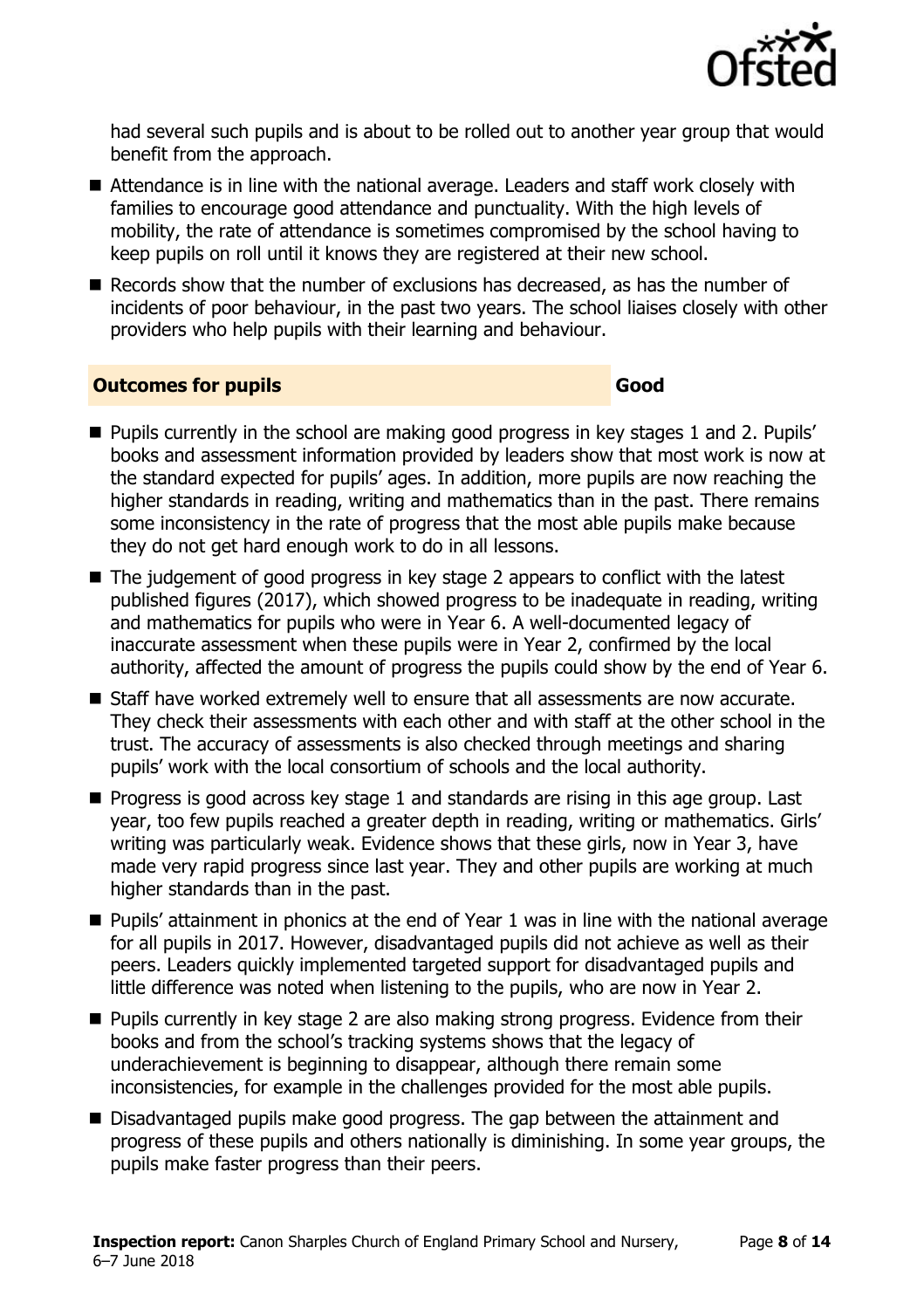

- **Pupils who have SEN and/or disabilities also make good progress. They benefit from** well-considered support programmes with clear targets that are regularly reviewed to ensure that they are at the right level and are working. They are quickly adjusted if needed.
- **Pupils who are new to the school are assessed quickly and supported well. Their** progress is tracked from the time they join and, for some, to the time they leave. Their progress is also good. The school is meticulous in trying to obtain records from previous schools and passing on records to receiving schools to try to track the pupils' progress as well as it can.
- The majority of the most able pupils also make good progress. In some classes, the work they are given to do is not hard enough to help them make the faster progress or reach the higher standards of which they are capable. Work to improve the provision for these pupils is under way but it is at an early stage.
- Almost all the pupils who read to inspectors did so fluently and with expression. They make good progress. Pupils use their phonics skills well to break down and read new words. However, pupils, most notably at key stage 2, do not always know the meaning of the words or understand what they are reading.
- **Progress in writing is good. Pupils use a variety of different sentence structures in their** writing. Their work shows they gain an increasing understanding of how to reach their audience. Spelling is mostly accurate, as are grammar and punctuation. Their books show that, in some year groups, especially in key stage 1, the limited space on worksheets results in their giving limited answers to questions or being unable to write at length. This particularly affects the progress of the most able pupils.
- **Pupils' mathematics books and observations in lessons show that pupils, especially the** most able, do not reason and explain their answers well enough or use their mathematical skills in different ways to solve problems. Lacking these skills slows the progress, particularly of some of the most able pupils, and therefore their ability to reach higher standards.
- **Pupils make good progress in a range of subjects across the wider curriculum, such as** PE, history and art and design.

#### **Early years provision CONSTANDING TO A RESEARCH CONSTANDING TO A RESEARCH CONSTANDING TO A RESEARCH CONSTANDING TO A RESEARCH CONSTANDING TO A RESEARCH CONSTANDING TO A RESEARCH CONSTANDING TO A RESEARCH CONSTANDING TO**

- Children who start school in Nursery, and those who join in Reception, do so with skills that are below those typical for their age, particularly in literacy, numeracy and personal development. They make excellent progress. This is particularly the case for children who are at the school throughout Nursery and Reception. The proportion reaching a good level of development is still below the national average but moving rapidly towards it.
- Some children transfer to Reception classes in other schools at the end of their Nursery Year. Other children join the school for their Reception Year, a few not having had any pre-school experience at all. Staff quickly get to know all children and their families. They plan children's learning, taking account of their in-depth knowledge of what each child, from the least able to the most able, needs to do to learn well.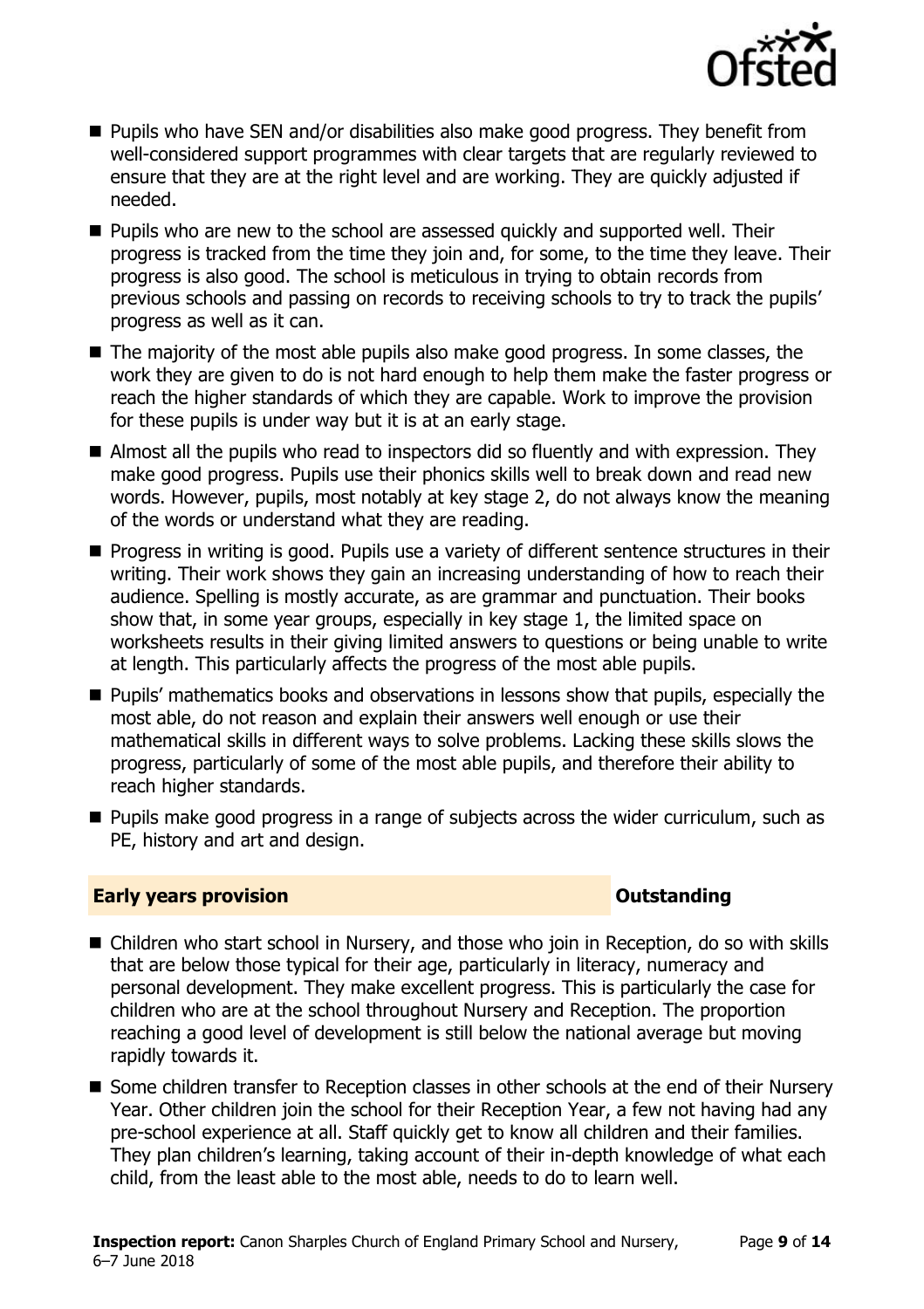

- A half term of transition into Year 1 builds on what children have learned in the early years. It eases them into national curriculum work and sets them up well for the rest of the key stage. All of this contributes to the excellent progress the children make.
- A high proportion of children join or leave the school in their Nursery and Reception Years. Staff work extremely hard to ensure that they make as much progress as they can while they are at the school. By the time they enter Year 1, children are confident learners. They know and follow well-established routines, as well as instructions.
- Teaching is outstanding and children's learning is extremely well planned. Activities are fun. They capture the children's imagination and allow them to practise a range of new skills and develop their speaking and language skills. For example, Nursery children thoroughly enjoyed warming their fingers up to music as they prepared to watch a film and then move their bodies in different ways. Throughout, staff strongly emphasised the use of correct language to describe movement, thus developing vocabulary well.
- Children have plenty of opportunity to explore for themselves, try out new things, build and use a range of equipment. They develop vocabulary and learn to speak clearly as they communicate with each other and with staff. This was evident as they played a game supporting number recognition and learned to take turns and listen to each other.
- Children benefit from very effective, carefully thought-out displays and resources, indoors and out, that take account of the different ways they might learn. Coupled with high expectations by all adults, this ensures that they thrive and enjoy a very positive start to school life. Their behaviour is excellent.
- Adults often take their cue from what children say in order to enhance the children's learning. For example, in a phonics session, they showed how they valued the children's contribution by using what the children said about words that have the same sound. Children's learning was enhanced further as staff ensured that children understood that the same sound did not always mean the same spelling.
- Assessments and the tracking of children's learning are of a high quality. Staff use the information gained as they plan next steps or adjust learning as it is happening. They are keenly aware of the needs of disadvantaged children and children who have SEN and/or disabilities, as well as of the most able children. They plan learning and, where relevant, additional support accordingly. As a result, these different groups of children make excellent progress.
- Safeguarding is effective. Risk assessments are thorough and classrooms and outdoor areas are safe and secure. The strong emphasis on creating a caring and nurturing environment ensures that all children are safe and well cared for.
- Relationships between early years staff and parents are very positive. Stay-and-play sessions help parents understand how to help their children at home. Parents report that their children love coming to school and are 'good as gold' when they are there.
- Leadership of the early years is outstanding. All teaching is carefully checked for its impact on learning. The curriculum is planned well across all areas of learning and early reading, writing and number skills are fully included in everything the children do.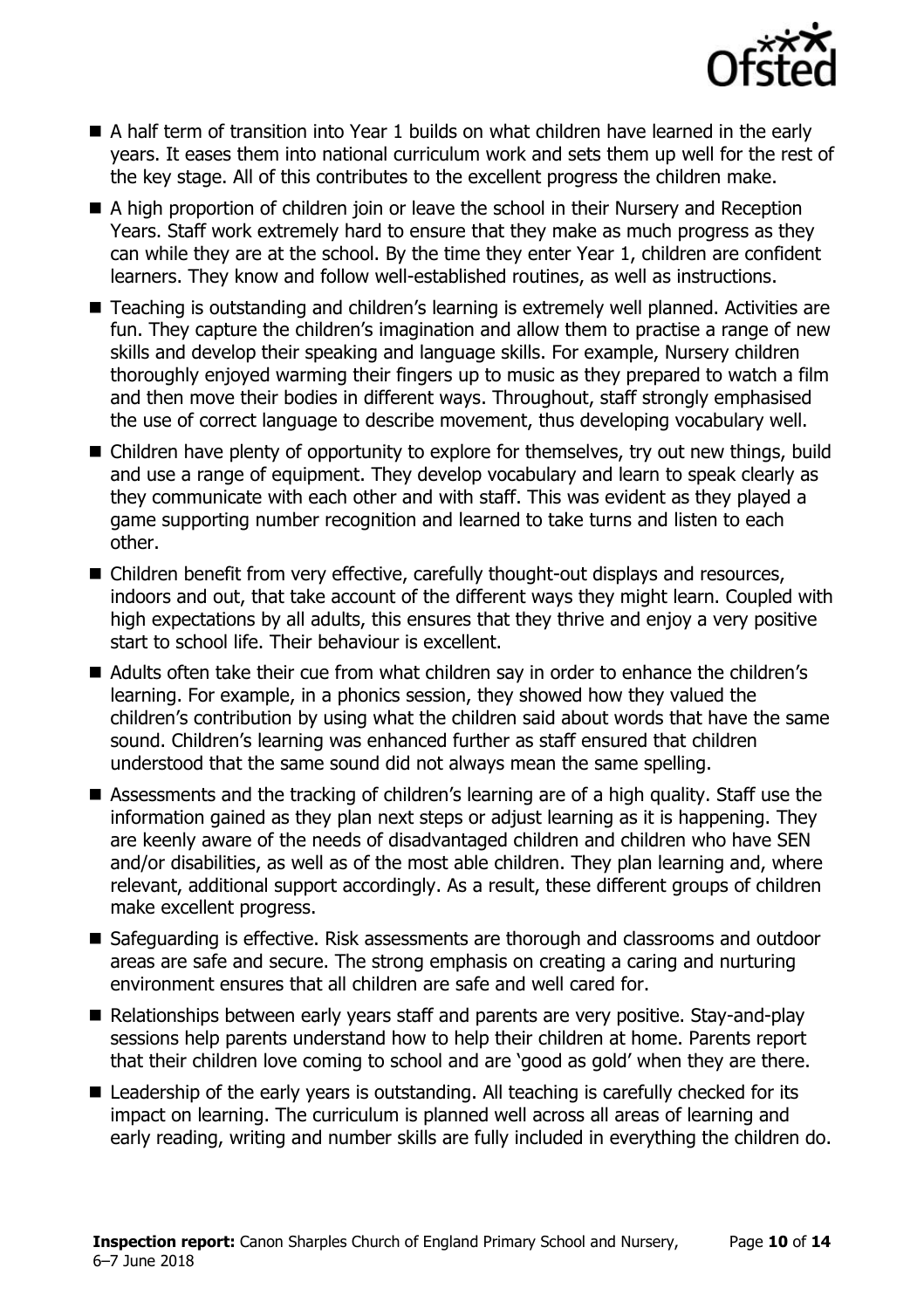

# **School details**

| Unique reference number | 142028   |
|-------------------------|----------|
| Local authority         | Wigan    |
| Inspection number       | 10046625 |

This inspection of the school was carried out under section 5 of the Education Act 2005.

| Type of school                      | Primary                              |
|-------------------------------------|--------------------------------------|
| <b>School category</b>              | Academy sponsor-led                  |
| Age range of pupils                 | 3 to 11                              |
| Gender of pupils                    | Mixed                                |
| Number of pupils on the school roll | 366                                  |
| Appropriate authority               | Board of trustees                    |
| Chair                               | Rob McKenzie                         |
| <b>Headteacher</b>                  | Jennifer Woodcock                    |
| <b>Executive headteacher</b>        | Janet Kneale                         |
| Telephone number                    | 01942 776 188                        |
| <b>Website</b>                      | enquiries@canonsharples.wigan.sch.uk |
| <b>Email address</b>                | www.canonsharples.wigan.sch.uk       |
| Date of previous inspection         | Not previously inspected             |

#### **Information about this school**

- The school opened in July 2015. It is sponsored by the Learning Together Trust and managed by a local governing body to whom the trust delegates some powers.
- The school is larger than the average-sized primary school. When its predecessor school, also Canon Sharples, was last inspected, it was judged to require improvement.
- The proportion of disadvantaged pupils known to be eligible for the pupil premium is well above average.
- The proportion of pupils who have SEN and/or disabilities is above average.
- The proportion of pupils from minority ethnic backgrounds who speak English as an additional language is average.
- The proportion of pupils joining or leaving the school at different times is above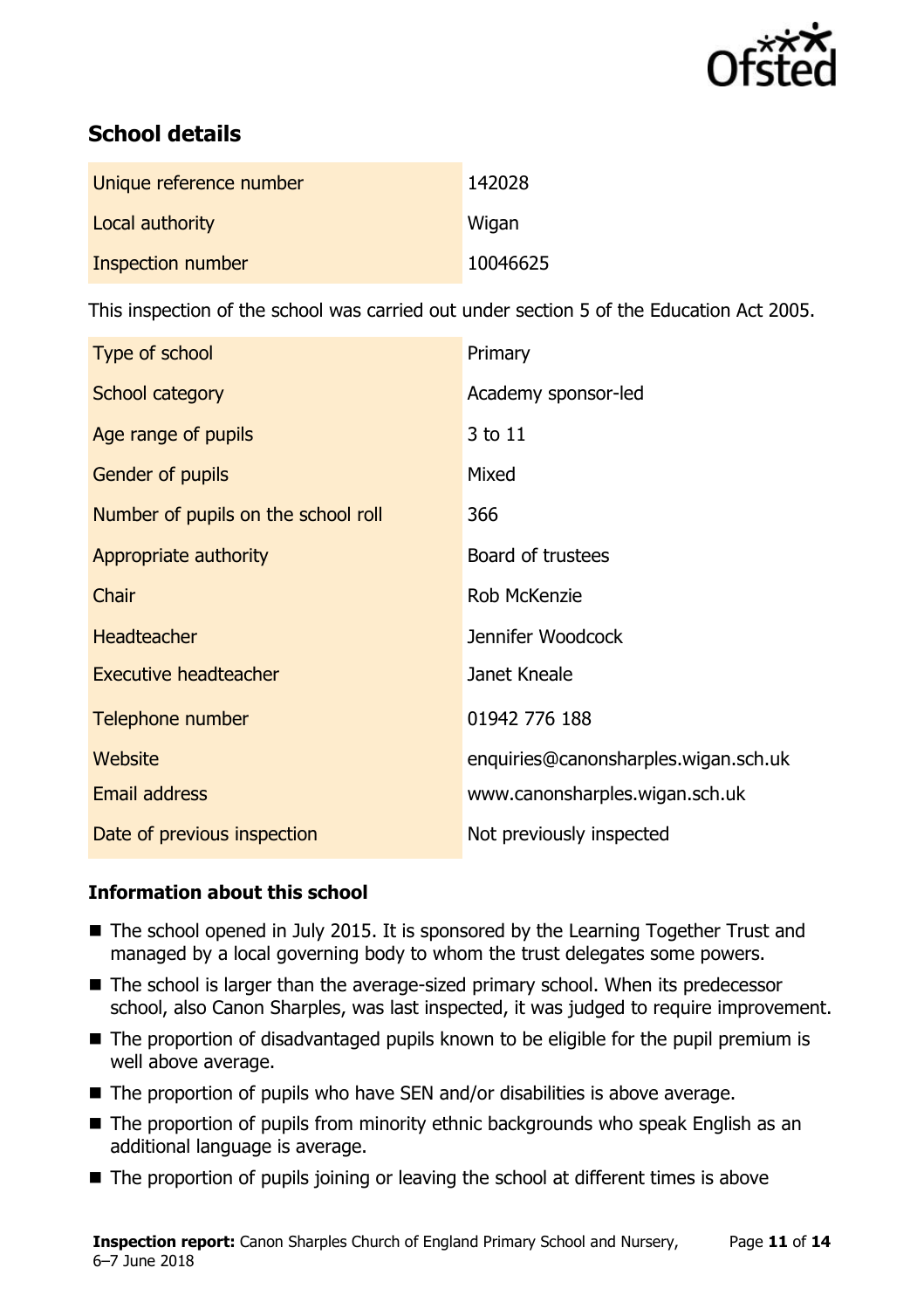

average.

- The school did not meet current government floor standards in 2017. These are the minimum expectations for pupils' attainment and progress in reading, writing and mathematics.
- The school works closely with its partner school, St Wilfrid's in Standish, and with the local authority. It is also part of a local consortium of academies and maintained schools.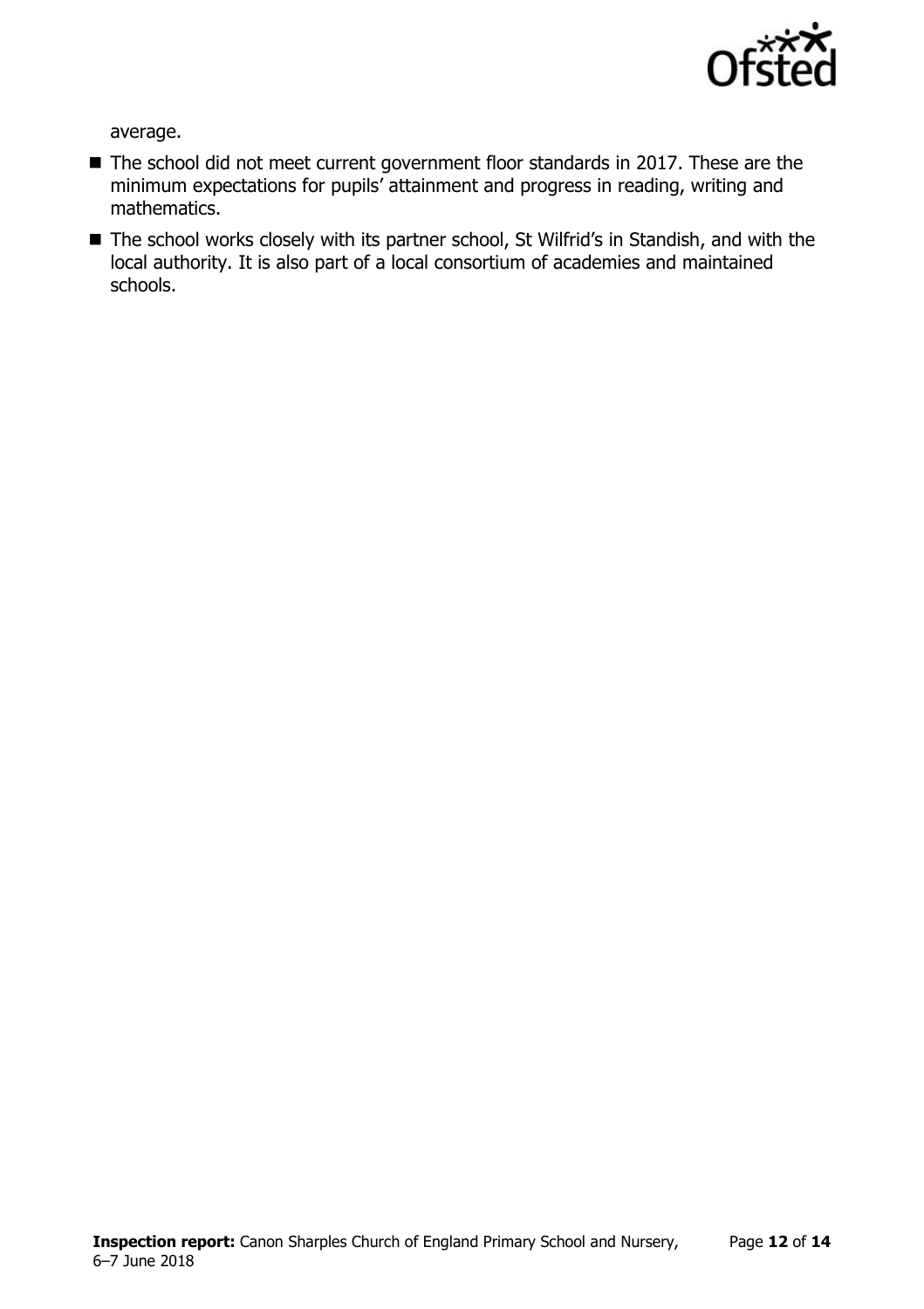

# **Information about this inspection**

- Inspectors observed learning in a range of lessons in all year groups. They carried out several joint observations with the headteacher and executive headteacher.
- Inspectors listened to pupils in key stages 1 and 2 read and held discussions with pupils from across the school.
- Inspectors met with representatives of the Learning Together Trust and members of the governing body.
- A meeting was held with a representative of the local authority and the lead headteacher of the consortium to which the school belongs.
- Inspectors held discussions with different school leaders, including those responsible for English and mathematics, the early years and the provision for those pupils who have SEN and/or disabilities.
- Several meetings took place with the headteacher and executive headteacher about pupils' learning and progress, and how they and the quality of teaching are assessed, monitored and improved.
- Inspectors examined a range of documents, including: records of pupils' attendance and behaviour; the school's checks on teaching and its review of its own performance; the school development plan; information about pupils' progress; and safeguarding documentation.
- Inspectors also met with parents at the start of the school day and took account of the 69 responses to Ofsted's online questionnaire for parents, Parent View.

#### **Inspection team**

| Doris Bell, lead inspector | Ofsted Inspector |
|----------------------------|------------------|
| <b>Tim Lucas</b>           | Ofsted Inspector |
| <b>Maria McGarry</b>       | Ofsted Inspector |